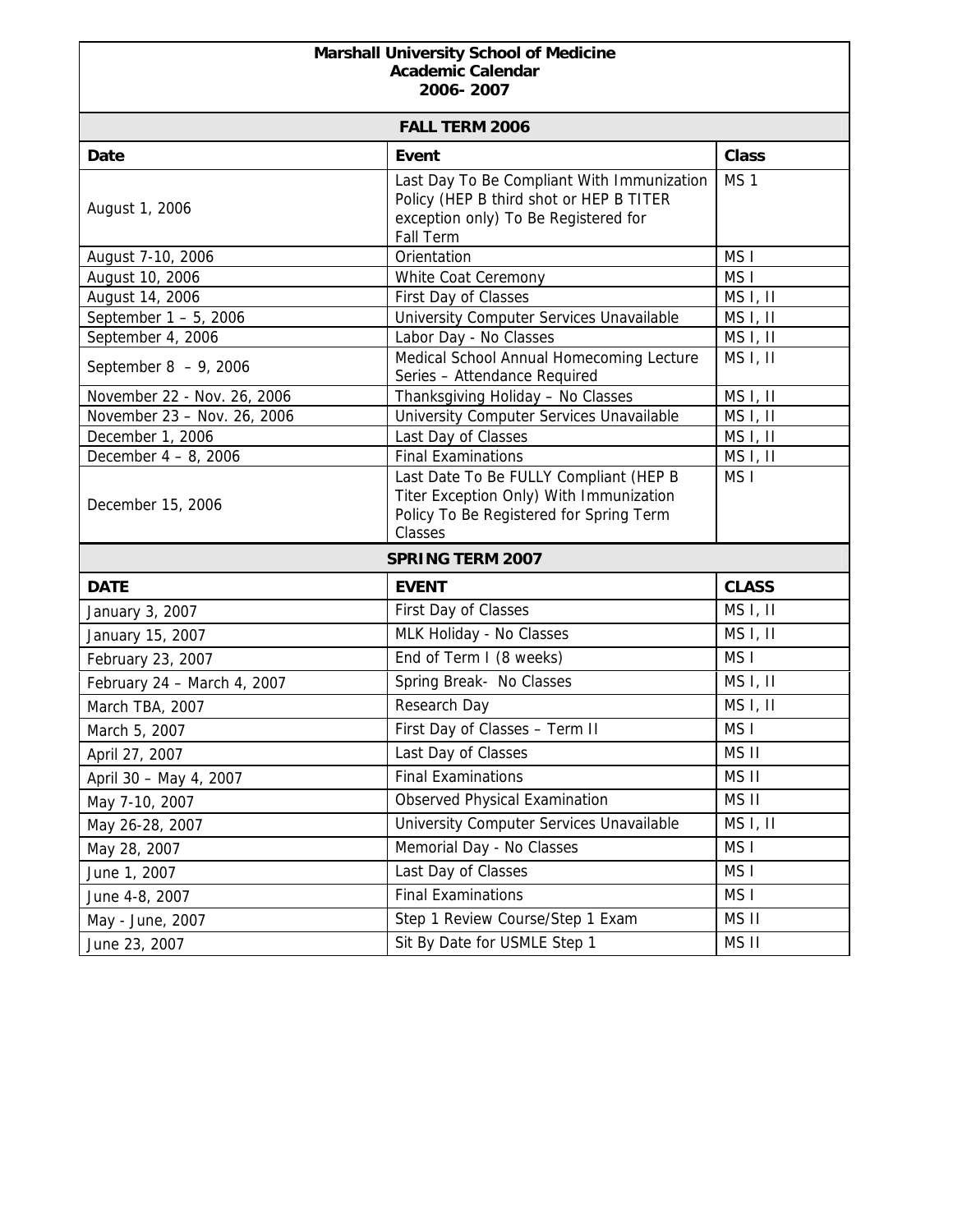| 2006-2007 Academic Year<br>Year III Calendar |                                                                      |                                                                                                                                                                 |
|----------------------------------------------|----------------------------------------------------------------------|-----------------------------------------------------------------------------------------------------------------------------------------------------------------|
| <b>DATE</b>                                  | <b>EVENT</b>                                                         | <b>CALENDAR NOTES</b>                                                                                                                                           |
| June 17, 2006                                | "Sit by or on Date" Deadline                                         |                                                                                                                                                                 |
| July 20 and 21, 2006                         | <b>Orientation</b>                                                   |                                                                                                                                                                 |
| Rot 1<br>July 24 - September 15,<br>2006     | Block A - July 24 - August 19<br>Block B - August 20- Sept. 15       | University Computer Services Unavailable -<br>September 1-5                                                                                                     |
|                                              |                                                                      | Labor Day Holiday- Off Sept. 4<br>12:01 a.m., Sept. 4 - 12:01 a.m., Sept. 5<br>September 8 -9 - Alumni Weekend Lecture<br>Series Attendance Required instead of |
|                                              |                                                                      | Clerkship Duties                                                                                                                                                |
| Rot <sub>2</sub><br>Sept. 18 - Nov. 10, 2006 | Block A - Sept. 18 - October 14<br>Block $B - Oct.$ 15 - November 10 | Step 1 Retake Deadline - Oct. 7, 2006<br>"No Starts" Later than Rot. 3 for remainder of<br>Academic Year                                                        |
| Rot <sub>3</sub><br>Nov 13 - Jan. 12, 2007   | Block A- November 13- Dec. 9                                         | Thanksgiving Holiday Break- Off<br>12:01 a.m., Nov. 23 - 12:01 a.m., Nov. 25                                                                                    |
|                                              |                                                                      | November 23 - 26 - Univ. Computer Services<br>Unavailable                                                                                                       |
|                                              | Block B- Dec. 10 - Jan. 12, 2007                                     | Holiday Break- Off                                                                                                                                              |
|                                              |                                                                      | 12:01 a.m., December 24 - January 1, 2007;<br>classes resume 5:01 a.m., Tuesday, January 2                                                                      |
| Rot 4<br>Jan. 15 - March 9, 2007             | Block A- January 15 - February 10<br>Block B - February 11 - March 9 |                                                                                                                                                                 |
| March 10 - March 18, 2007                    | <b>SPRING BREAK</b>                                                  |                                                                                                                                                                 |
| Rot 5<br>March 19 - May 12, 2007             | Block A- March 19 - April 14                                         | To Be Announced - Research Day- Off                                                                                                                             |
|                                              | Block $B -$ April 15 - May 12                                        | Golf Outing - Graduation Week- Excused<br>11:30 p.m. - 6:30 to attend                                                                                           |
| Rot 6<br>May 14- July 6, 2007                | Block A- May 14 - June 9<br>Block B- June 10 - July 6                | <b>Memorial Day Off- May 28</b><br>12:01 a.m., May 28 - 12:01 a.m., May 29                                                                                      |
|                                              |                                                                      | May 26-28, 2007 and July 6, 2007-<br>University Computer Services Unavailable                                                                                   |
|                                              |                                                                      | Clinical Competency Exam - June 23-<br>No Clerkship Duties after 10:00 p.m., June 22<br>$-5.00$ p.m., June 23                                                   |
|                                              |                                                                      | <b>Independence Day Off- July 4</b><br>12:01 a.m. July 4 - 12:01 a.m., July 5                                                                                   |
| <b>ACLS</b>                                  | July $9 - 13$                                                        | <b>To Be Confirmed</b>                                                                                                                                          |